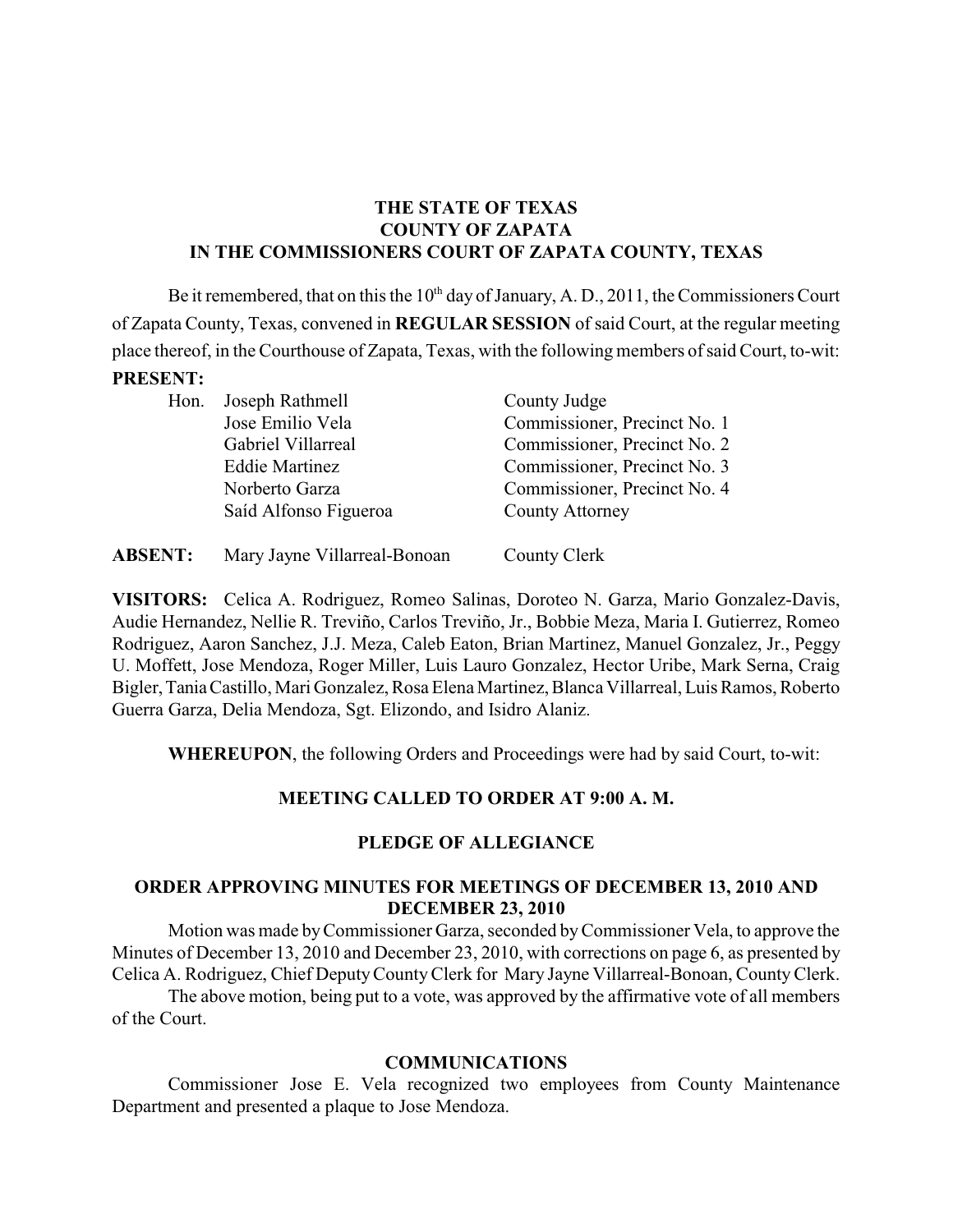Judge Rathmell ordered that flags be flown at half staff honoring Pfc. Ira Benjamin Laningham, a Zapata resident who was killed in Afghanistan.

Karran Westerman advised the Court that the Rio Grande Water Commission will meet in Zapata on February 2, 2011 at 9:00 a.m. at the EDC room.

#### **DEPARTMENTAL REPORTS**

Caleb Eaton, Zapata County Extension Agent, presented Commissioners' Court with the monthly written report for December 2010. He also submitted the 2011 schedule. (Report attached for the record.)

Manuel Gonzalez, Premier Civil Engineers, submitted a written report on the status of the lift stations. He stated that there are two employees doing check-ups and lift stations are in need of repairs. Commissioner Vela stated that invoices have gone down to \$800.

#### **ORDER APPROVING INVOICES**

Motion was made by Commissioner Martinez, seconded by Commissioner Garza, to approve invoices as presented by Doroteo N. Garza, County Auditor. Commissioner Vela stated that bills from M1 are very high and expenses are coming out from non-department line item. We should have local IT person take care of these problems or have item approved before someone else comes in.

The above motion, being put to a vote, was approved by the affirmative vote of all members of the Court.

#### **APPROVAL OF DEPARTMENTAL REPORT PRESENTED BY ROMEO SALINAS, COUNTY TREASURER**

Motion was made byCommissionerGarza, seconded byCommissioner Martinez, to approve Departmental Report by Romeo Salinas, County Treasurer. (Report attached for the record.)

The above motion, being put to a vote, was approved by the affirmative vote of all members of the Court.

## **ZAPATA COUNTY MEDICAL CENTER'S MONTHLY REPORT AND AN UPDATE ON THE OFFICE SPACE**

Dr. Edmundo Garcia, Zapata County Medical Group, presented Commissioners' Court his monthly report. He explained finances. Dr. Gonzalez will be working in Zapata. Dr. Cigarroa will be here once a week and is covered by special funds. They are planning to have complete cardiovascular services. (Report attached for the record.)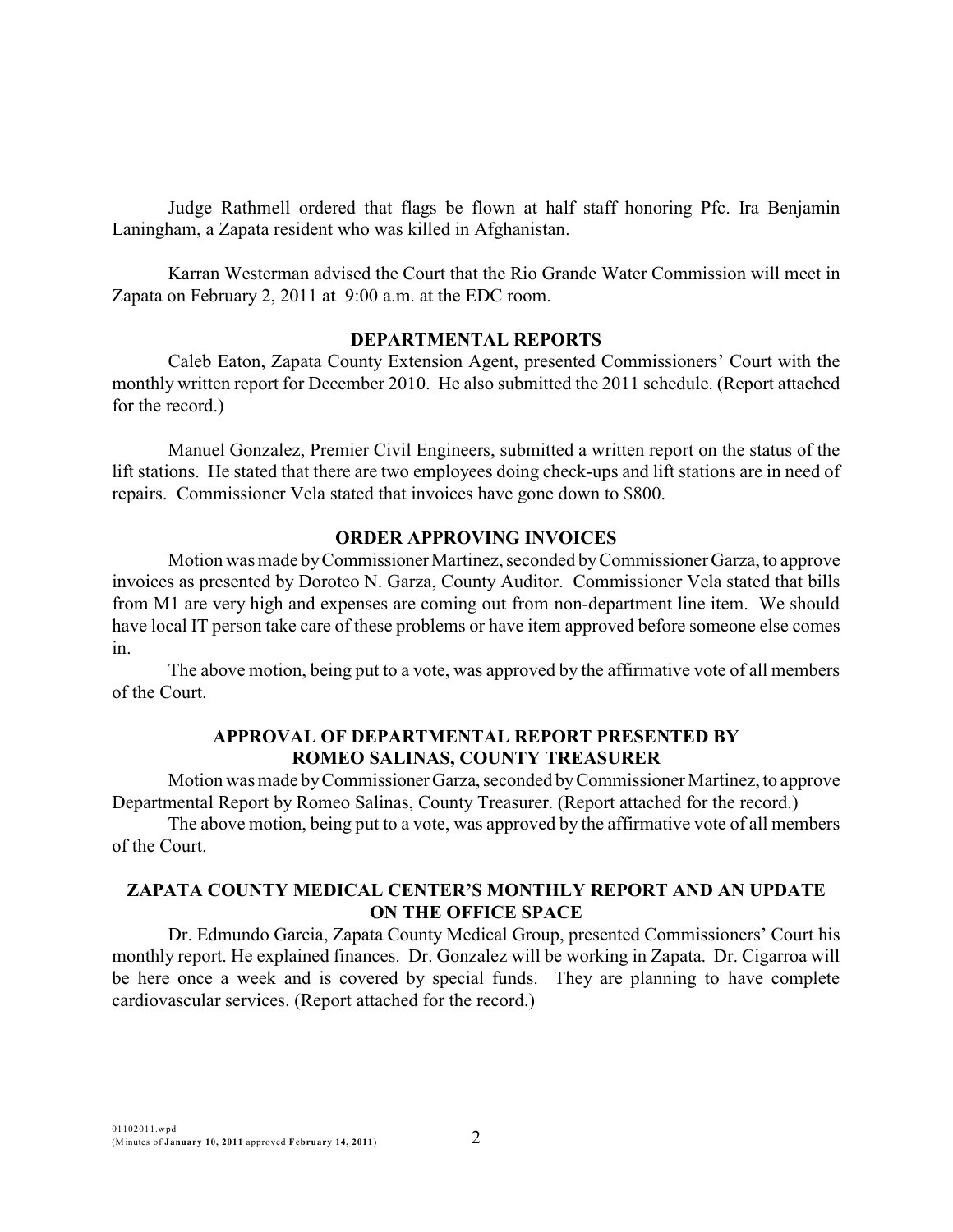### **PRESENTATION BY RABA-KISTNER CONSULTANTS, INC. REGARDING ECONOMIC DEVELOPMENT PROJECTS TO BENEFIT ZAPATA**

Presentation was made by Steve Jones, Vice President of Kaba-Kistner Consultant's Inc. on process to begin construction on a port of entry. Studies and permits would be needed and the appropriate agencies in U.S and Mexico would have to be notified. Luis Ramos, Mayor of Nueva Ciudad Guerrero,Tamps.Mexico was also present and commented on the importance of this project.

The construction of a hospital is another project that has been considered for some time, but has been on hold due to lack of funding.

## **UPDATE AND STATUS REPORT ON ZAPATA COUNTY PROJECTS DUE FOR COMPLETION**

Update and status report on the following Zapata County Projects due for completion:

- a. Zapata County Museum: Doors need to be replaced, must be hurricane proof due to location of museum. Waiting on progress report by Escamilla.
- b. Zapata County Higher Education Center: Peggy Umphres-Moffett reported that the final review has been completed and funding will be coming in. No other issues are pending. Corrections of safety violations are being completed.
- c. CACST Health Clinic: IRS lien release is pending

as requested by Hon. Jose E. Vela, Com. Pct. 1.

### **MONTHLY BUSINESS REPORT OF ZAPATA COUNTY ECONOMIC DEVELOPMENT CENTER**

Peggy Umphres Moffett, ZCEDC President, gave a monthly business report of the Zapata County Economic Development Center (ZCEDC). A meeting will be held on January 19 to appoint a 5 - member board. (Report attached for the record.)

### **PRESENTATION BY TEXAS DEPARTMENT OF HEALTH SERVICES**

Maria Canales was unable to attend meeting to give presentation.

### **PRESENTATION BY ZAPATA COUNTY INDEPENDENT SCHOOL DISTRICT AND ZAPATA COALITION**

Presentation by Zapata County Independent School District and the Zapata Coalition regarding recent tragedies and ways to establish programs (that include drug awareness and prevention) to eliminate and/or reduce the number of incidents. Mr. Romeo Rodriguez would like to collaborate with County and School District to try to control drug problems. STCADA and SCAN are now working together. Com. Vela stated that something needs to be done. Aaron Sanchez advised that there is an ongoing investigation and something is being done about the incident. Cynthia Villarreal, Zapata County Independent School District was unable to attend this meeting.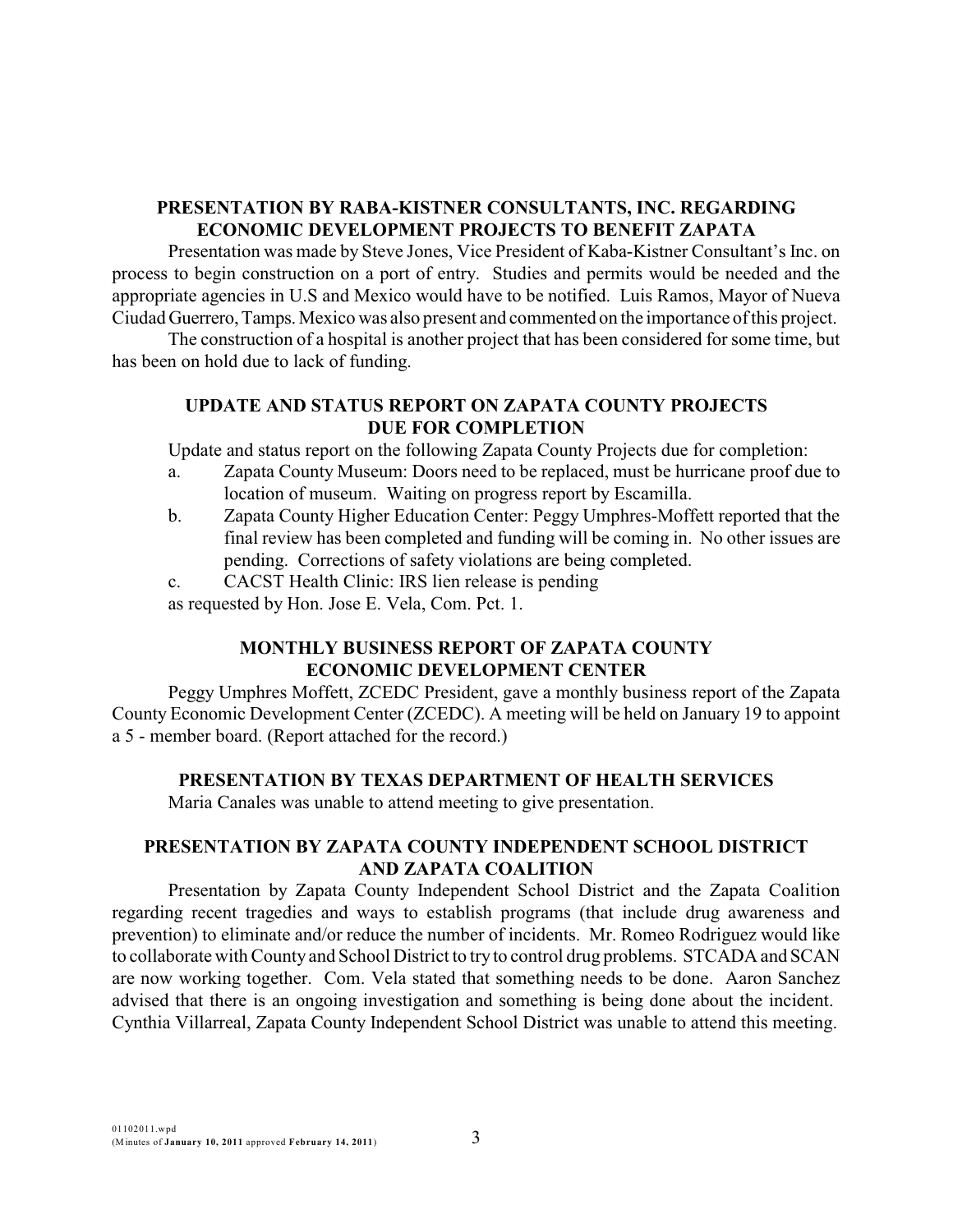#### **ORDER APPROVING ZAPATA COUNTY HISTORICAL COMMISSION MEMBERS**

Motionwas made byCommissioner Garza, seconded byCommissionerVillarreal,to approve the Zapata County Historical Commission members to serve the required two-year term with the addition of the following new members:

- a. Mrs. Laura E. Ramirez
- b. Miss Ana Katrina Ramirez
- c. Mr. Jose Luis Elizondo

as requested by Hon. Jose E. Vela, Com. Pct. 1. Alma Delia Canales resigned. Commissioners are the only ones that can appoint members and all 20 members have been approved. (No list was provided for the record.)

The above motion, being put to a vote, was approved by the affirmative vote of all members of the Court.

#### **ORDER APPROVING ADDITION OF VIDEO TO COMMISSIONERS COURT MEETING RECORDINGS AND PROVIDE PUBLIC ACCESS VIA ZAPATA COUNTY PUBLIC WEBSITE**

Motion was made by Commissioner Villarreal, seconded by Commissioner Martinez, to approve the addition of video (technology already in place) to Commissioners Court meeting recordings and provide public access via the Zapata County Public Website, Brian Martinez, Rene Garcilazo and Eliud Diaz-Cortez will get together to work on the expansion of bandwidth and upload information to video for internet, as requested by Hon. Jose E. Vela, Com. Pct. 1.

The above motion, being put to a vote, was approved by the affirmative vote of all members of the Court.

### **ORDER TO RESCIND PAY INCREASE APPROVED FOR TAX COLLECTOR DEPARTMENT EMPLOYEES APPROVED DURING REGULAR COMMISSIONERS COURT MEETING HELD ON DECEMBER 13, 2010**

Motion was made by Commissioner Martinez, seconded by Commissioner Vela, to rescind the pay increase approved for the Tax Collector Department employees (slot 3 and slot 6) from \$9.49 to \$9.74, approved during the Regular Commissioners Court meeting held on December 13, 2010, item # 34 as requested by Hon. Eddie Martinez, Com. Pct. 3.

The above motion, being put to a vote, was approved by the affirmative vote Commissioner Martinez and Vela and Judge Rathmell. Commissioner Villarreal and Garza voted against. Motion carried.

#### **ORDER REQUIRING PROPOSED RAISES BE PRESENTED DURING BUDGET PROCESS UNLESS MANDATORY TO SPECIFIC DEPARTMENT**

Motion was made byCommissioner Vela, seconded byCommissioner Martinez, to approve to require any proposed raises be presented during the budget process, unless mandatory to the specific department as requested by Hon. Eddie Martinez, Com. Pct. 3.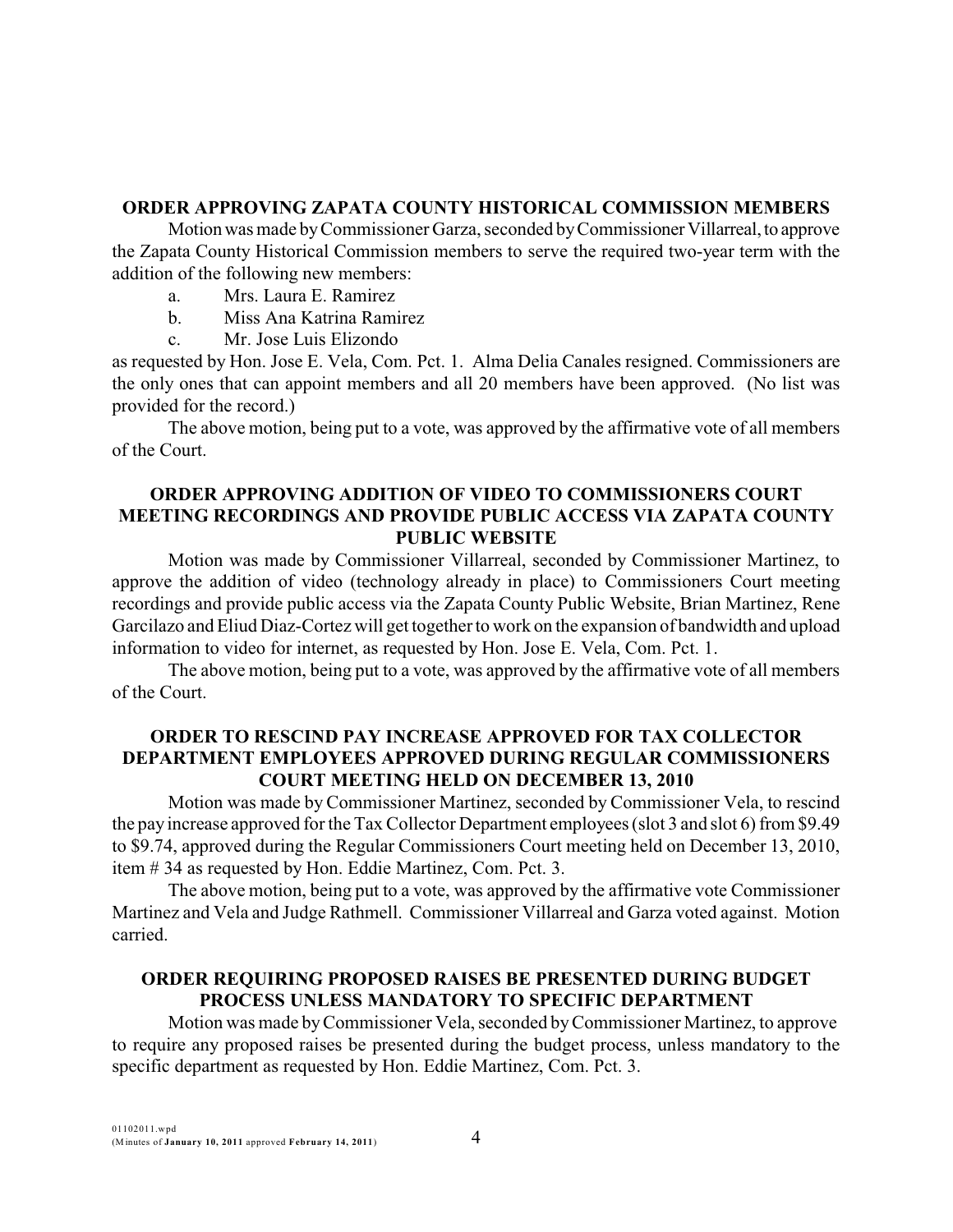The above motion, being put to a vote, was approved by the affirmative vote of all members of the Court.

### **ORDER TO TABLE REQUEST BY COMMISSIONER GARZA TO ENTER INTO CONTRACT WITH PREMIER CIVIL ENGINEERING, L.L.C**.

Motion was made by Commissioner Martinez, seconded by Commissioner Vela, to table request by Hon. Norberto Garza, Com. Pct. 4 to enter into contract with Premier Civil Engineering, LLC to provide preliminary engineering/surveying services associated with FEMA Grant Application for Arroyo Costa Rica in Precinct #4. Services to consist of engineering report, cost estimates, environmental report and preliminaryengineering designs. Tabled pending cost estimate.

The above motion, being put to a vote, was approved by the affirmative vote of all members of the Court.

#### **ORDER APPROVING ZAPATA COUNTY TO REMOVE DIRT FROM PROPERTY BELONGING TO MANUEL MEDINA, JR., FOR USE AT SHERIFF'S OFFICE FIREARMS QUALIFICATION RANGE**

Motionwasmade byCommissioner Martinez, seconded byCommissionerGarza, to approve Zapata County to remove fill dirt from the property belonging to Manuel Medina, Jr., for use at the Sheriff's Office Firearms Qualification Range, using County equipment. The property is located approximately 1/4 mile from the range as requested by Hon. Norberto Garza, Com. Pct. 4 and Sigifredo Gonzalez, Jr., Sheriff.

The above motion, being put to a vote, was approved by the affirmative vote of all members of the Court.

#### **ORDER APPROVING THAT ALL ZAPATA COUNTY DEPARTMENT OFFICES BE OPEN DURING LUNCH HOUR**

Motion was made byCommissionerGarza,seconded byCommissioner Martinez, to approve that all Zapata County Department offices be open during lunch hour as requested by Hon. Joseph Rathmell, County Judge. Delia Mendoza requested that a deputy be upstairs during lunch.

The above motion, being put to a vote, was approved by the affirmative vote of all members of the Court.

### **ORDER ACCEPTING LETTER OF RESIGNATION FOR ESTELA D. SOLIS, INFORMATION REFERRAL SPECIALIST**

Motion was made by Commissioner Vela, seconded by Commissioner Garza, to accept the letter ofresignation for Estela D. Solis, Information Referral Specialist, effective December 31, 2010 as requested by Hon. Joseph Rathmell, County Judge.

The above motion, being put to a vote, was approved by the affirmative vote of all members of the Court.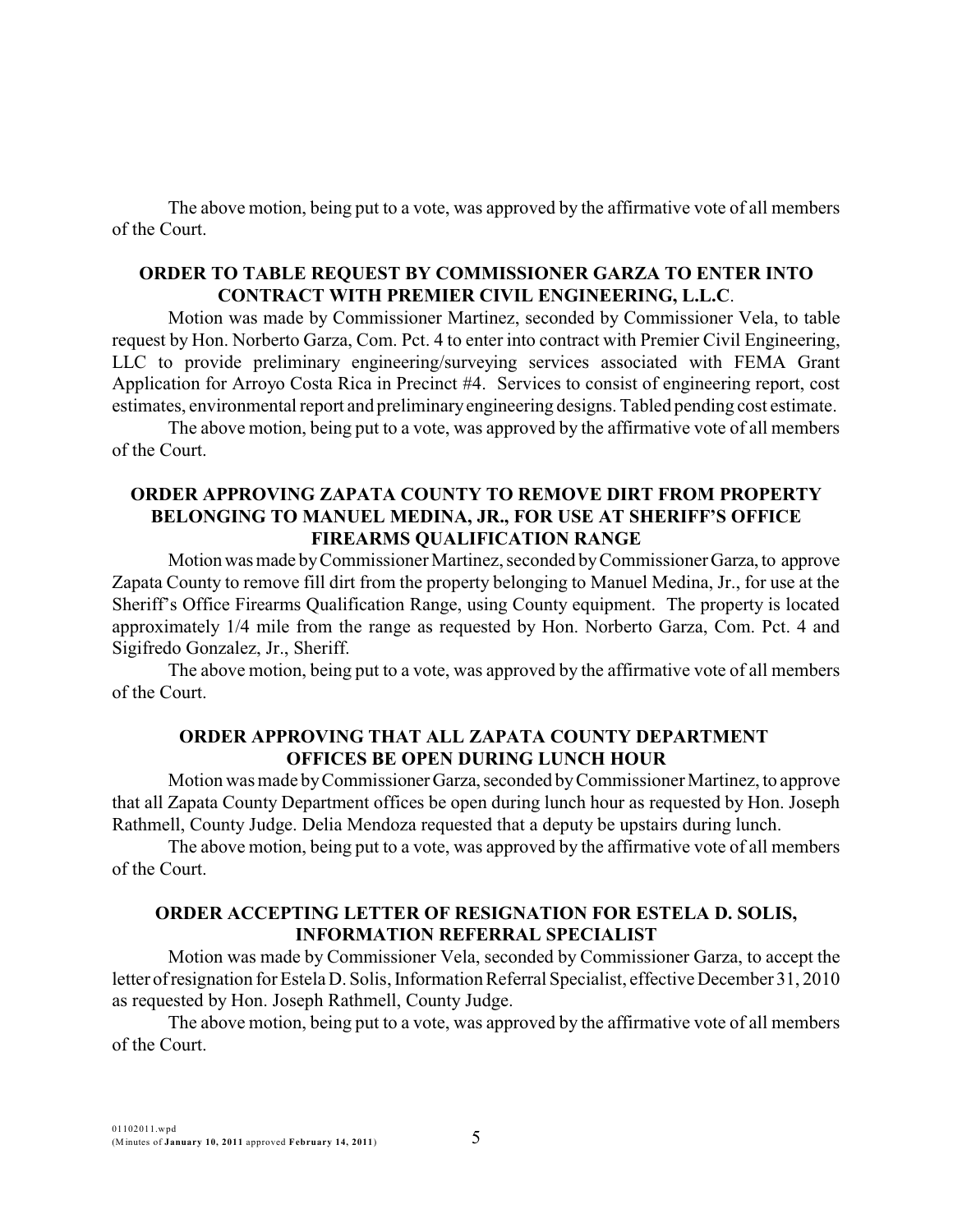#### **ORDER APPROVING 3 YEAR AGREEMENT BETWEEN ZAPATA COUNTY AND AEP**

Motionwasmade byCommissionerVillarreal, seconded byCommissioner Garza, to approve a 3 year agreement between Zapata County and AEP for a temporary work crew staging site at the Zapata County Fair Grounds in the event of electric power interruption during emergencies as requested by Hon. Joseph Rathmell, County Judge.

The above motion, being put to a vote, was approved by the affirmative vote of all members of the Court.

### **ORDER AUTHORIZING MARIO GONZALEZ-DAVIS TO ENTER INTO NEGOTIATIONS TO PURCHASE LAND ADJACENT TO SEWER PLANT**

Motion was made byCommissioner Vela, seconded byCommissioner Martinez,to authorize Mario Gonzalez-Davis to enter into negotiations to purchase land adjacent to Sewer Plant to meet the new permitting requirement of a 150 foot Buffer Zone for new 1.6 MPD Sewer Discharge Permit from TCEQ. Permit is needed before the sewer plant improvements can be made by USDA/RD Grant and the Texas Water Development Board Loan/Grant. Final purchase to be approved by Zapata County Attorney and Commissioners Court as requested by Mario Gonzalez-Davis, Project Coordinator.

The above motion, being put to a vote, was approved by the affirmative vote of all members of the Court.

#### **ORDER APPROVING USE OF ZAPATA COUNTY COURTHOUSE ROTUNDA FOR ZAPATA COUNTY CHAMBER OF COMMERCE VISITORS GUIDE UNVEILING CEREMONY**

Motion was made byCommissioner Garza, seconded byCommissioner Martinez, to approve the use of the new ZapataCountyCourthouse Rotunda for the ZapataCountyChamber of Commerce Visitors Guide Unveiling Ceremony. Event will be held on February 2, 2011 at 5:30 p.m. as requested by Paco Mendoza, President/CEO ZCCC.

The above motion, being put to a vote, was approved by the affirmative vote of all members of the Court.

### **ORDER APPROVING CHANGE ORDER NO. 6 FOR NEW ZAPATA COUNTY WATER PLANT PROJECT**

Motion was made by Commissioner Vela, seconded by Commissioner Garza, to approve Change Order No. 6 for new Zapata County Water Plant project as requested by Rathmell Engineers and Surveyors.

The above motion, being put to a vote, was approved by the affirmative vote of all members of the Court. Judge Rathmell abstained. Motion carried.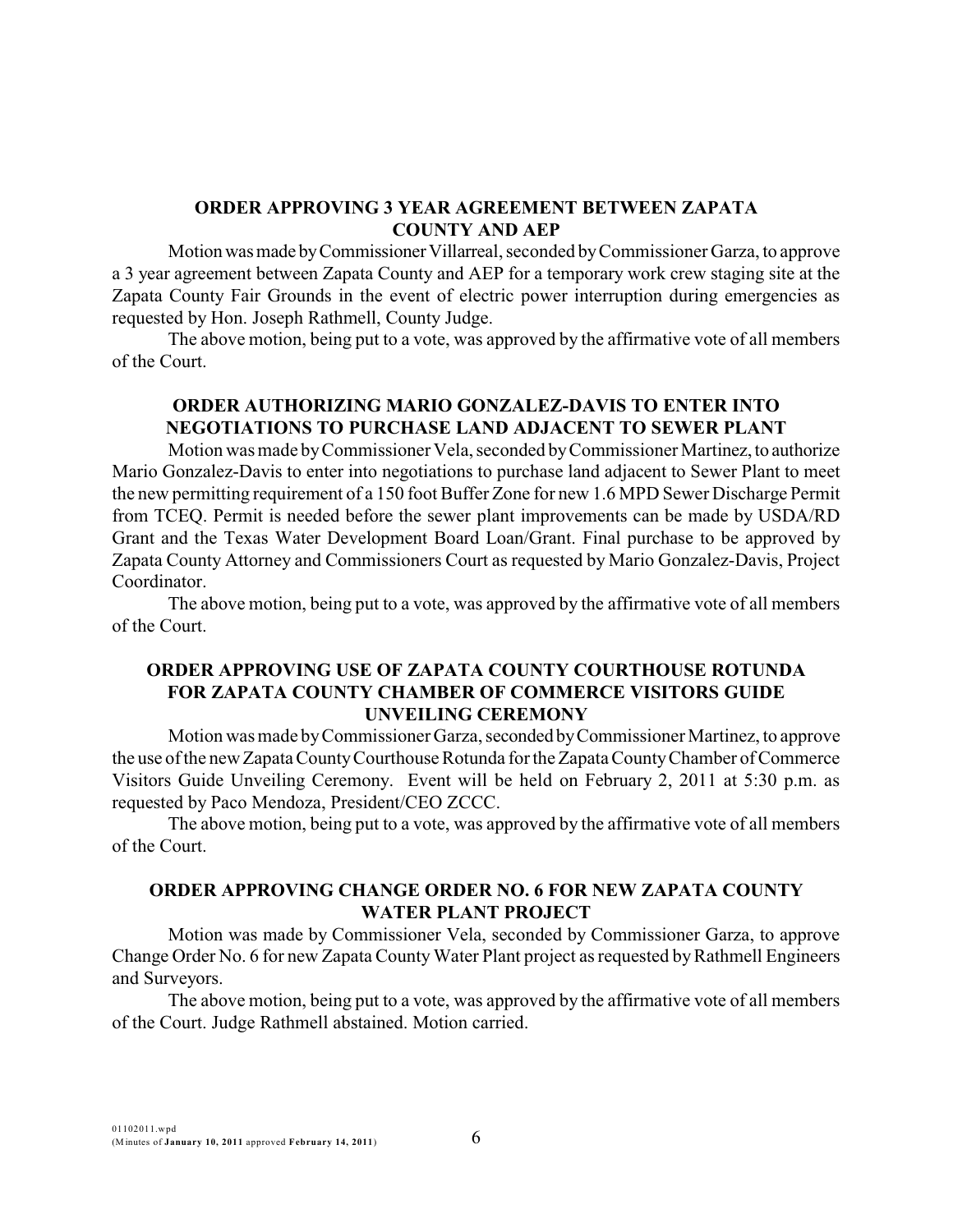### **ORDER APPROVING ORDINANCE RELATING TO LICENSING AND REGULATIONS OF AMUSEMENT REDEMPTION MACHINES**

Motion was made byCommissioner Vela, seconded byCommissioner Martinez, to approve and ordinance relating to the licensing and regulations of amusement redemption machines as requested by Hector Uribe, Consultant.

The above motion, being put to a vote, was approved by the affirmative vote of all members of the Court.

## **ORDER APPROVING RESOLUTION OPPOSING APPLICATION WITH RAILROAD COMMISSION OF TEXAS FOR COMMERCIAL SURFACE DISPOSAL FACILITY PERMIT**

Motion was made by Commissioner Villarreal, seconded by Commissioner Garza, to approve a resolution opposing the application with the Railroad Commission of Texas for a Commercial Surface Disposal Facility permit by Texas Energy Services L.P., c/o Gordon & Lawton, Inc., 13377 Pond Springs Road, Suite 107, Austin, Texas 78729 to utilize land treatment and land farm cells and drilling fluid disposal pits.

The above motion, being put to a vote, was approved by the affirmative vote of all members of the Court.

#### **ORDER APPROVING INSTALLATION OF STREET LIGHTS, AND SPEED HUMP**

Motion was made byCommissioner Martinez, seconded byCommissioner Garza to approve the installation of the following street lights in Precinct 2.

a. 1211 Falcon Street in Zapata

b. 1308 Lincoln Street in Zapata

as requested by Hon. Gabriel Villarreal, Com. Pct. 2.

The above motion, being put to a vote, was approved by the affirmative vote of all members of the Court.

Motion was made byCommissioner Martinez, seconded byCommissioner Garza to approve the installation of the following speed humps in Precinct 3.

- a. 1509 Weslaco (Siesta Shores)
- b. 5327 Lopez Lane (Siesta Shores)
- c. 5120 McAllen (Siesta Shores)

as requested by Hon. Eddie Martinez, Com. Pct. 3

The above motion, being put to a vote, was approved by the affirmative vote of all members of the Court.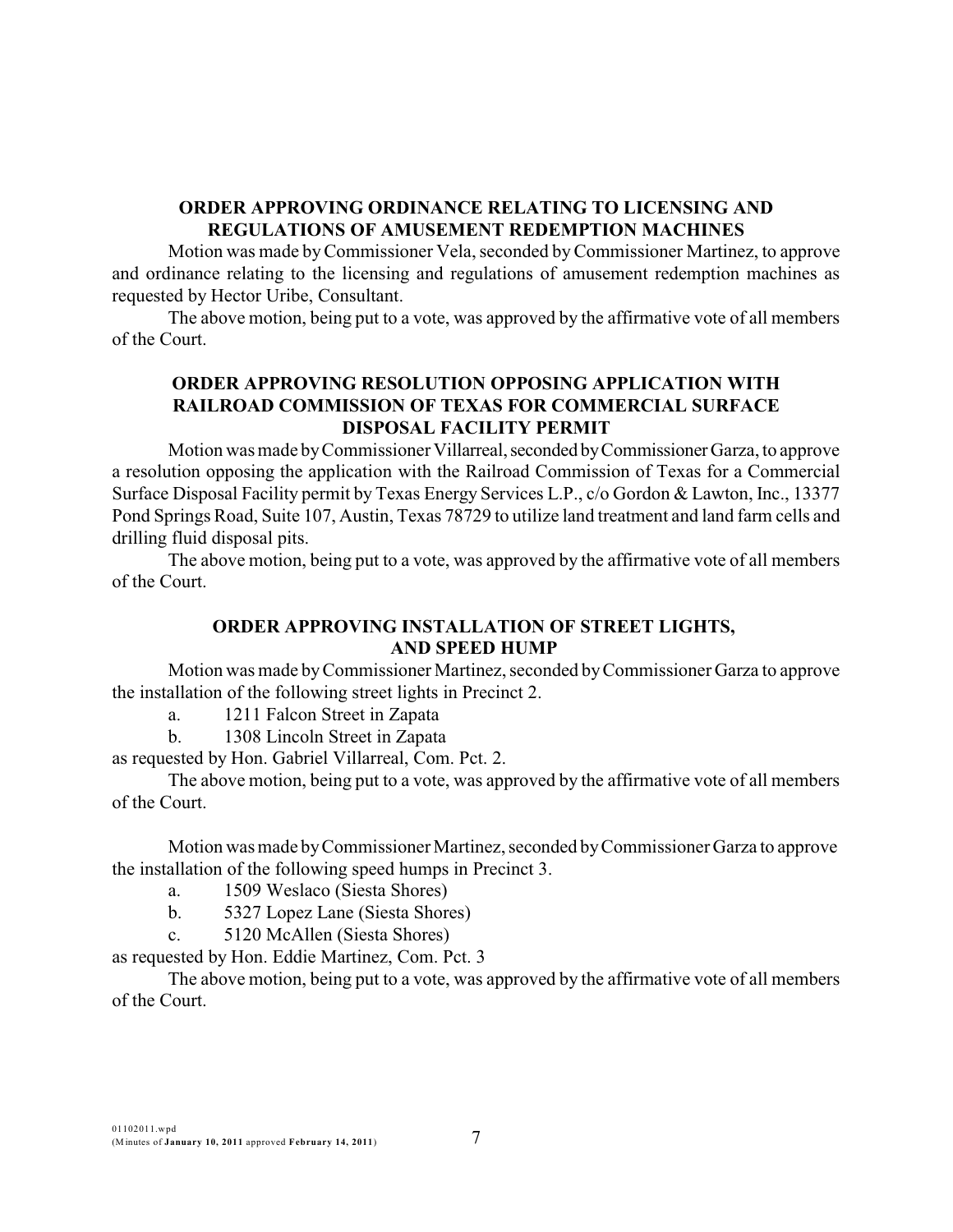Motion was made byCommissioner Martinez, seconded byCommissionerGarza to approve the installation of the following street lights in Precinct 3.

- a. 407 Eagle Street
- b. 507 Robin Lane
- c. 153 Madison
- d. 120 Santa Maria
- e. 200 Doyle
- f. 1509 Weslaco

as requested by Hon. Eddie Martinez, Com. Pct. 3

The above motion, being put to a vote, was approved by the affirmative vote of all members of the Court.

## **MOTION WAS MADE BY COMMISSIONER VELA, SECONDED BY COMMISSIONER VILLARREAL, TO ENTER INTO EXECUTIVE SESSION**

## **MOTION WAS MADE BY COMMISSIONER GARZA, SECONDED BY COMMISSIONER VELA, TO RETURN TO REGULAR SESSION**

# **NO ACTION WAS TAKEN ON REQUEST BY DR. EDMUNDO GARCIA, ZAPATA COUNTY CLINIC AND DOROTEO N. GARZA, COUNTY AUDITOR TO DISCUSS THE CLINIC FUND ACCOUNT**

## **NO ACTION WAS TAKEN ON REQUEST BY SAID A. FIGUEROA, COUNTY ATTORNEY REGARDING CONSULTATION WITH ATTORNEY AND POSSIBLE ACTION CONCERNING THE DEMAND LETTER AND POTENTIAL LITIGATION**

### **ADJOURN**

Motion to adjourn was made byCommissioner Garza, seconded byCommissioner Martinez, and being put to a vote, was approved by the affirmative vote of all members of the Court.